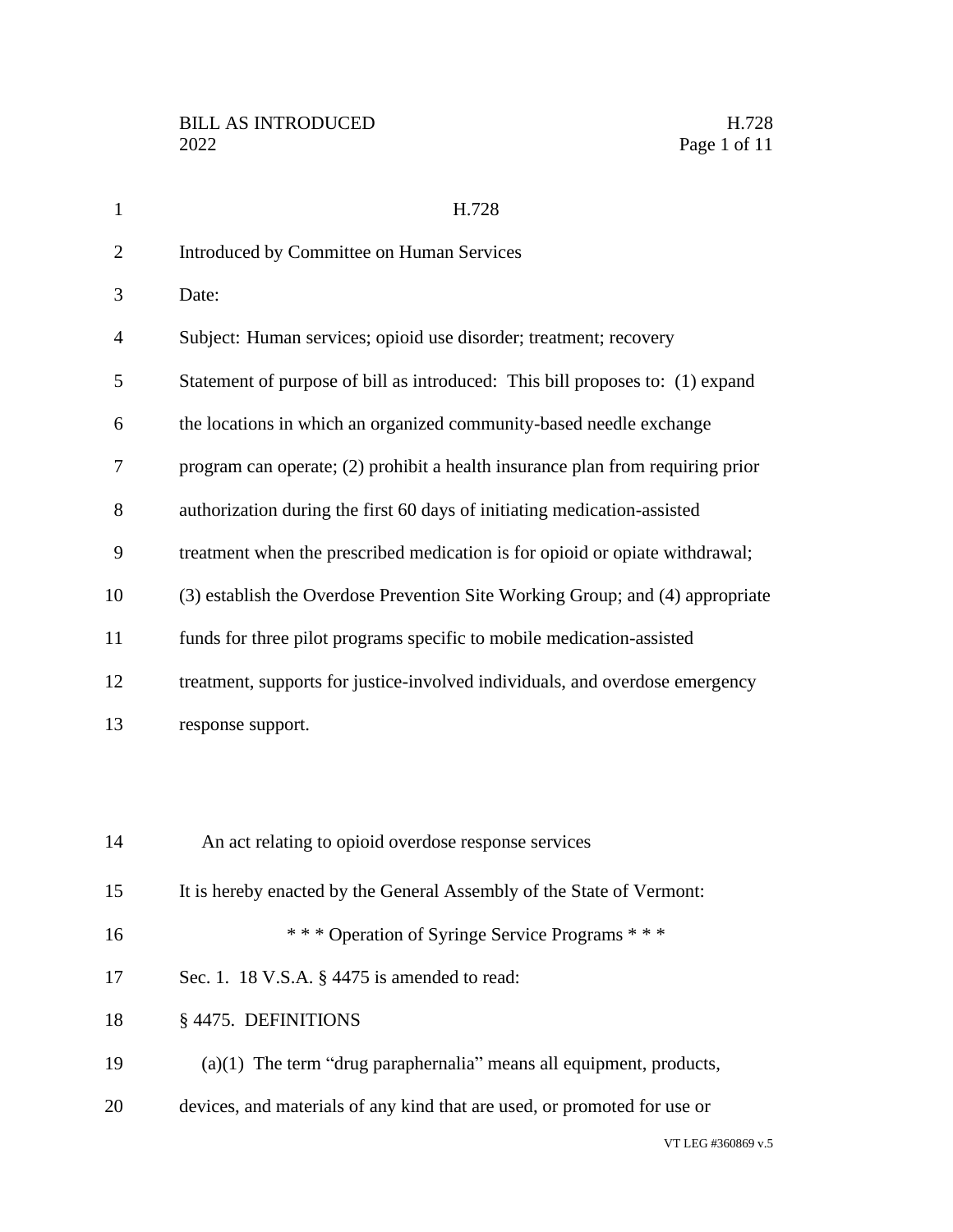| $\mathbf{1}$   | designed for use, in planting, propagating, cultivating, growing, harvesting,    |
|----------------|----------------------------------------------------------------------------------|
| $\overline{2}$ | manufacturing, compounding, converting, producing, processing, preparing,        |
| 3              | testing, analyzing, packaging, repackaging, storing, containing, concealing,     |
| $\overline{4}$ | injecting, ingesting, inhaling, or otherwise introducing into the human body a   |
| 5              | regulated drug in violation of chapter 84 of this title. "Drug paraphernalia"    |
| 6              | does not include needles and, syringes, or other harm reduction supplies         |
| 7              | distributed or possessed as part of an organized community-based needle          |
| 8              | exchange program.                                                                |
| 9              | (2) "Organized community-based needle exchange program" means a                  |
| 10             | program approved by the Commissioner of Health under section 4478 of this        |
| 11             | title, the purpose of which is to provide access to clean needles and syringes,  |
| 12             | and which is operated by an AIDS service organization, a substance abuse         |
| 13             | treatment provider, or a licensed health care provider or facility. Such         |
| 14             | programs shall be operated in a manner that is consistent with the provisions of |
| 15             | 10 V.S.A. chapter 159 (waste management; hazardous waste), and any other         |
| 16             | applicable laws.                                                                 |
| 17             | * * *                                                                            |
| 18             | Sec. 2. REPORT; NEEDLE EXCHANGE PROGRAM GUIDELINES                               |
| 19             | On or before January 1, 2023, the Department of Health shall submit a            |
| 20             | written report to the House Committee on Human Services and to the Senate        |
| 21             | Committee on Health and Welfare on updates to the needle exchange program        |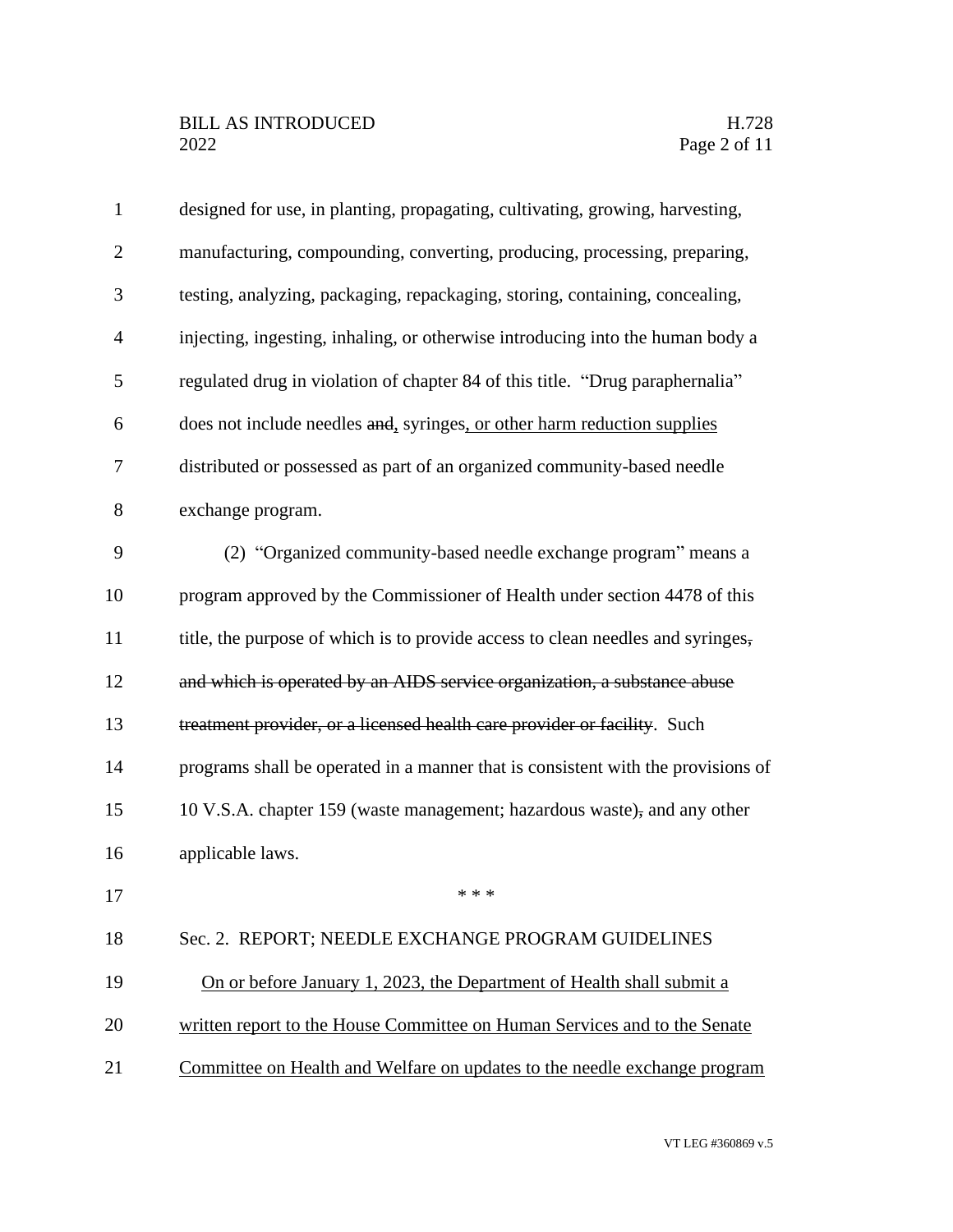| $\mathbf{1}$   | operating guidelines required pursuant to 18 V.S.A. § 4478 that reflect current   |
|----------------|-----------------------------------------------------------------------------------|
| $\overline{2}$ | practice and consideration of the feasibility and costs of designating            |
| 3              | organizations to deliver peer-operated needle exchange.                           |
| $\overline{4}$ | *** Prior Authorization for Medication-Assisted Treatment                         |
| 5              | Effective July 1, 2022 $***$                                                      |
| 6              | Sec. 3. 18 V.S.A. § 4750 is amended to read:                                      |
| 7              | § 4750. DEFINITIONS                                                               |
| 8              | As used in this chapter:                                                          |
| 9              | (1) "Health insurance plan" has the same meaning as in $8 \text{ V.S.A.}$         |
| 10             | § 4089b means any health insurance policy or health benefit plan offered by a     |
| 11             | health insurer, as defined in section 9402 of this title, as well as Medicaid and |
| 12             | any other public health care assistance program offered or administered by the    |
| 13             | State or by any subdivision or instrumentality of the State. The term does not    |
| 14             | include policies or plans providing coverage for a specified disease or other     |
| 15             | limited benefit coverage.                                                         |
| 16             | * * *                                                                             |
| 17             | Sec. 4. 18 V.S.A. $\S$ 4754 is amended to read:                                   |
| 18             | § 4754. LIMITATION ON PRIOR AUTHORIZATION REQUIREMENTS                            |
| 19             | (a) A health insurance plan shall not require prior authorization for             |
| 20             | prescription drugs for a patient who is receiving medication-assisted treatment   |
| 21             | if the dosage prescribed is within the U.S. Food and Drug Administration's        |
|                |                                                                                   |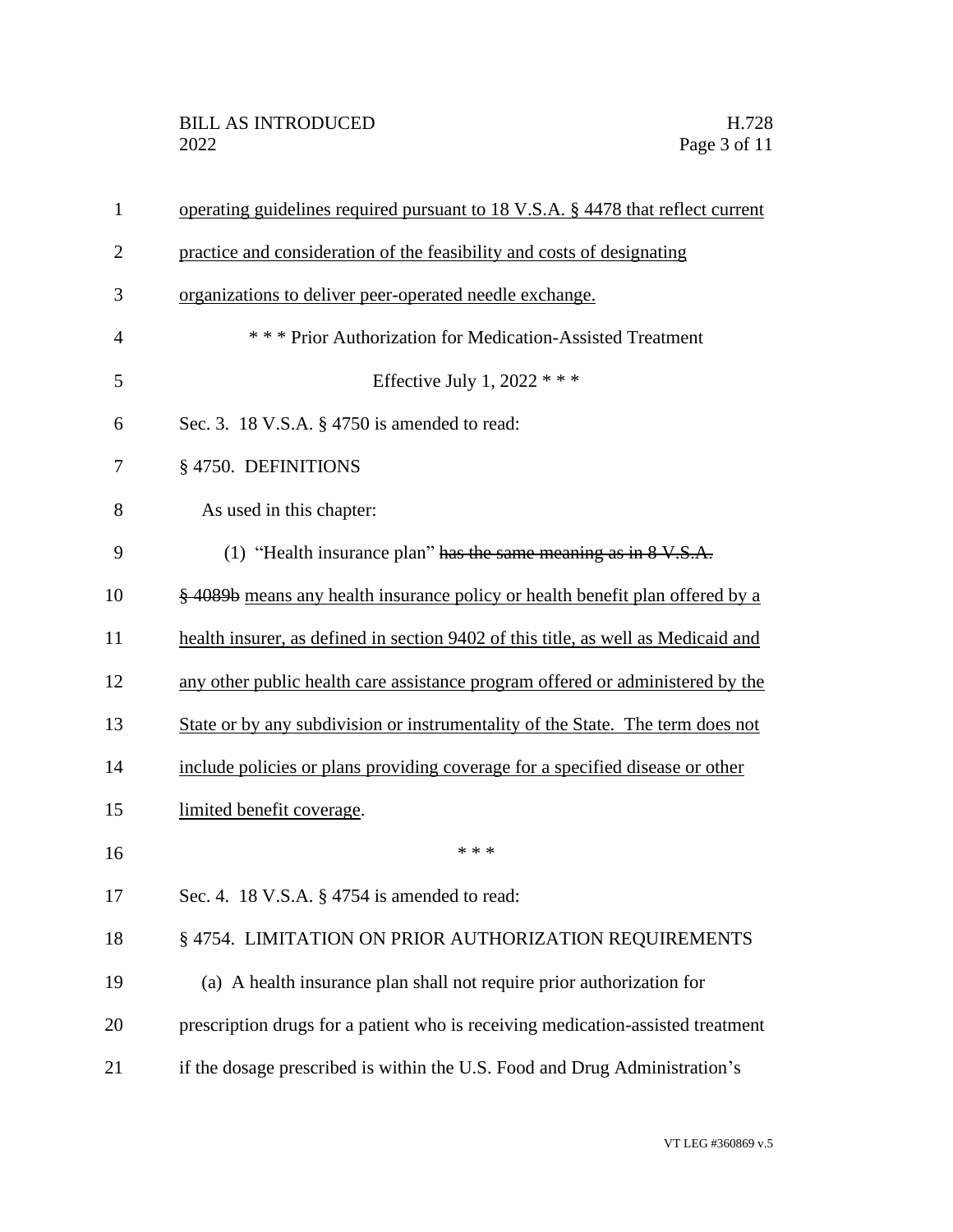| $\mathbf{1}$   | dosing recommendations or during the first 60 days of medication-assisted           |
|----------------|-------------------------------------------------------------------------------------|
| $\overline{2}$ | treatment when the medication is prescribed to an individual.                       |
| 3              | (b) A health insurance plan shall cover the following medications without           |
| 4              | requiring prior authorization:                                                      |
| 5              | (1) one medication within each therapeutic class of medication approved             |
| 6              | by the U.S. Food and Drug Administration for the treatment of substance use         |
| 7              | disorders; and                                                                      |
| 8              | (2) one medication that is a formulation of a buprenorphine mono-                   |
| 9              | product approved by the U.S. Food and Drug Administration for the treatment         |
| 10             | of substance use disorders.                                                         |
| 11             | (c) A health insurance plan shall not require prior authorization for all           |
| 12             | counseling and behavioral therapies associated with medication-assisted             |
| 13             | treatment for a patient who is receiving medication-assisted treatment.             |
| 14             | *** Prior Authorization for Medication-Assisted Treatment                           |
| 15             | Effective July 1, 2025 $***$                                                        |
| 16             | Sec. 5. 18 V.S.A. § 4750 is amended to read:                                        |
| 17             | §4750. DEFINITIONS                                                                  |
| 18             | As used in this chapter:                                                            |
| 19             | (1) "Health insurance plan" means any health insurance policy or health             |
| 20             | benefit plan offered by a health insurer, as defined in section 9402 of this title, |
| 21             | as well as Medicaid and any other public health care assistance program             |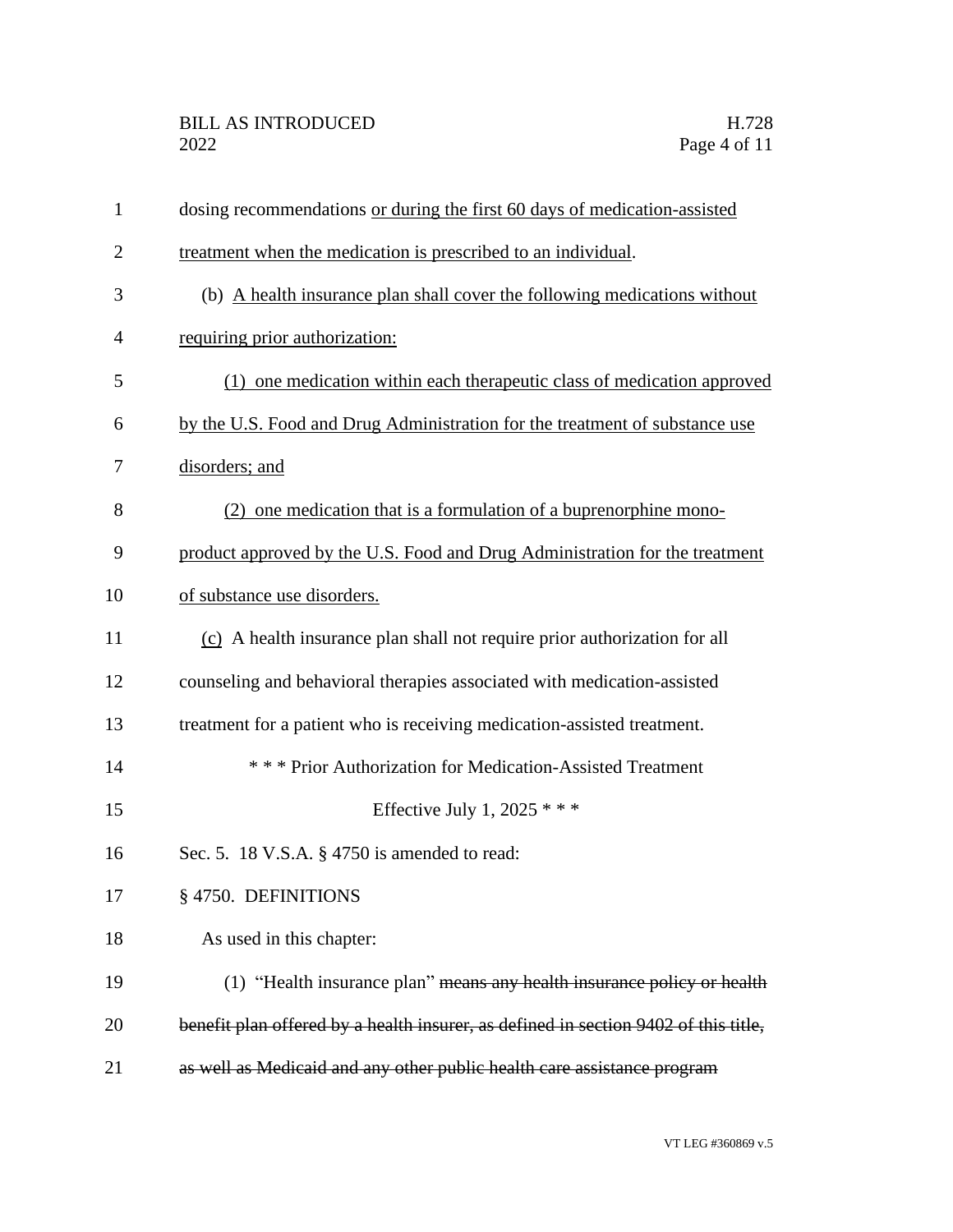## BILL AS INTRODUCED H.728<br>2022 Page 5 of 11

| $\mathbf{1}$   | offered or administered by the State or by any subdivision or instrumentality of |
|----------------|----------------------------------------------------------------------------------|
| $\overline{2}$ | the State. The term does not include policies or plans providing coverage for a  |
| 3              | specified disease or other limited benefit coverage has the same meaning as in   |
| 4              | 8 V.S.A. § 4089b.                                                                |
| 5              | * * *                                                                            |
| 6              | Sec. 6. 18 V.S.A. § 4754 is amended to read:                                     |
| 7              | § 4754. LIMITATION ON PRIOR AUTHORIZATION REQUIREMENTS                           |
| 8              | (a) A health insurance plan shall not require prior authorization for            |
| 9              | prescription drugs for a patient who is receiving medication-assisted treatment  |
| 10             | if the dosage prescribed is within the U.S. Food and Drug Administration's       |
| 11             | dosing recommendations or during the first 60 days of medication assisted        |
| 12             | treatment when the medication is prescribed to a patient for opioid or opiate    |
| 13             | withdrawal.                                                                      |
| 14             | (b) A health insurance plan shall cover the following medications without        |
| 15             | requiring prior authorization:                                                   |
| 16             | (1) one medication within each therapeutic class of medication approved          |
| 17             | by the U.S. Food and Drug Administration for the treatment of substance use      |
| 18             | disorders; and                                                                   |
| 19             | (2) one medication that is a formulation of a buprenorphine mono-                |
| 20             | product approved by the U.S. Food and Drug Administration for the treatment      |
| 21             | of substance use disorders.                                                      |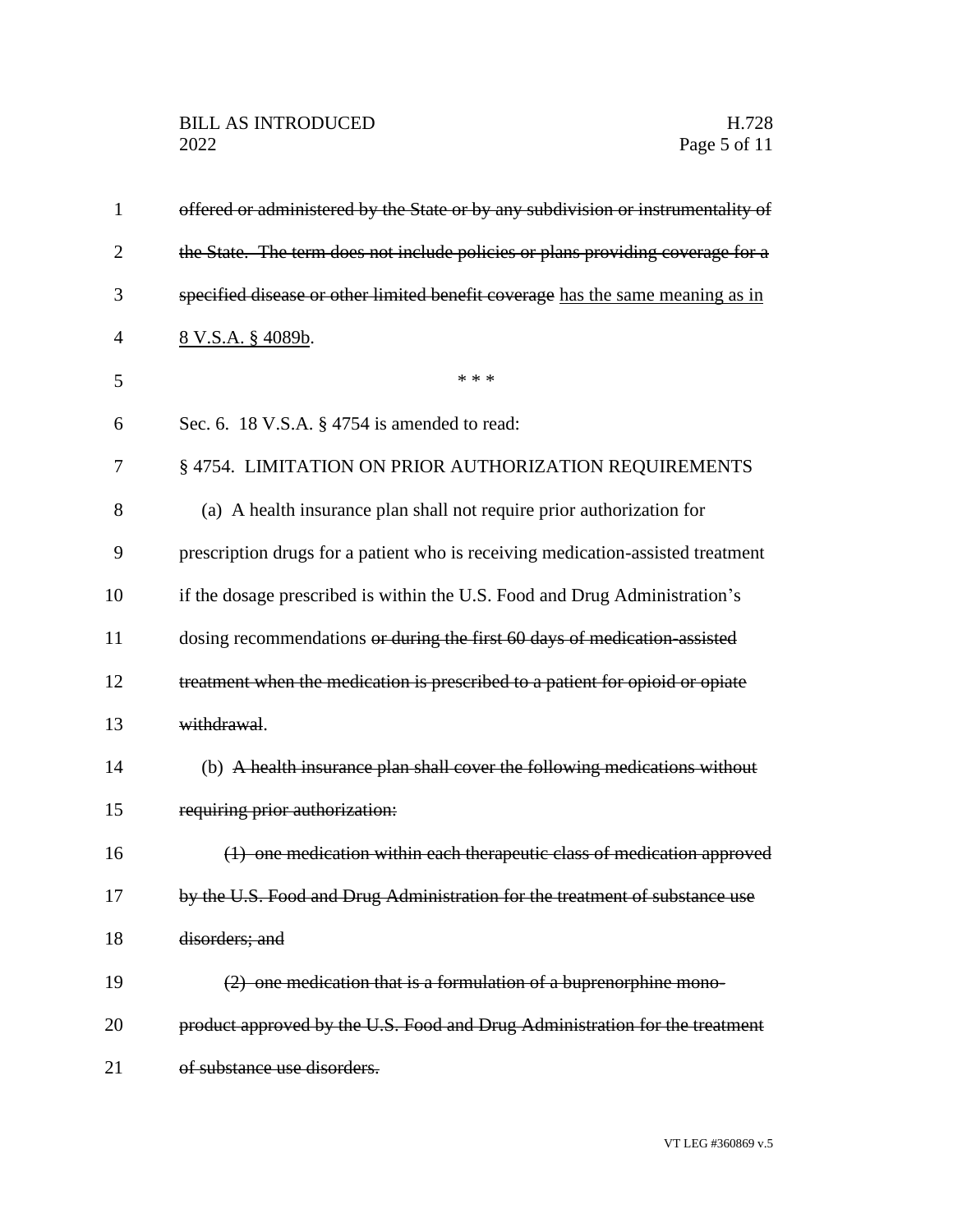## BILL AS INTRODUCED H.728<br>2022 Page 6 of 11

| $\mathbf{1}$   | $\overline{e}$ A health insurance plan shall not require prior authorization for all |
|----------------|--------------------------------------------------------------------------------------|
| $\overline{2}$ | counseling and behavioral therapies associated with medication-assisted              |
| 3              | treatment for a patient who is receiving medication-assisted treatment.              |
| $\overline{4}$ | *** Report on Prior Authorization for Medication-Assisted                            |
| 5              | Treatment in Medicaid * * *                                                          |
| 6              | Sec. 7. REPORTS; PRIOR AUTHORIZATION FOR MEDICATION-                                 |
| 7              | ASSISTED TREATMENT; MEDICAID                                                         |
| 8              | On or before February 1, 2023, 2024, and 2025, the Department of Vermont             |
| 9              | Health Access shall report to the House Committees on Health Care and on             |
| 10             | Human Services and to the Senate Committee on Health and Welfare regarding           |
| 11             | prior authorization processes for medication-assisted treatment in Vermont's         |
| 12             | Medicaid program during the previous calendar year, including:                       |
| 13             | (1) which medications required prior authorization;                                  |
| 14             | (2) how many prior authorization requests the Department received and,               |
| 15             | of these, how many were approved and denied; and                                     |
| 16             | (3) the average and longest length of time the Department took to                    |
| 17             | process a prior authorization request.                                               |
| 18             | *** Overdose Prevention Site Working Group ***                                       |
| 19             | Sec. 8. OVERDOSE PREVENTION SITE WORKING GROUP                                       |
| 20             | (a) Creation. In recognition of the rapid increase in overdose deaths across         |
| 21             | the State, with a record number of opioid-related deaths in 2021, there is           |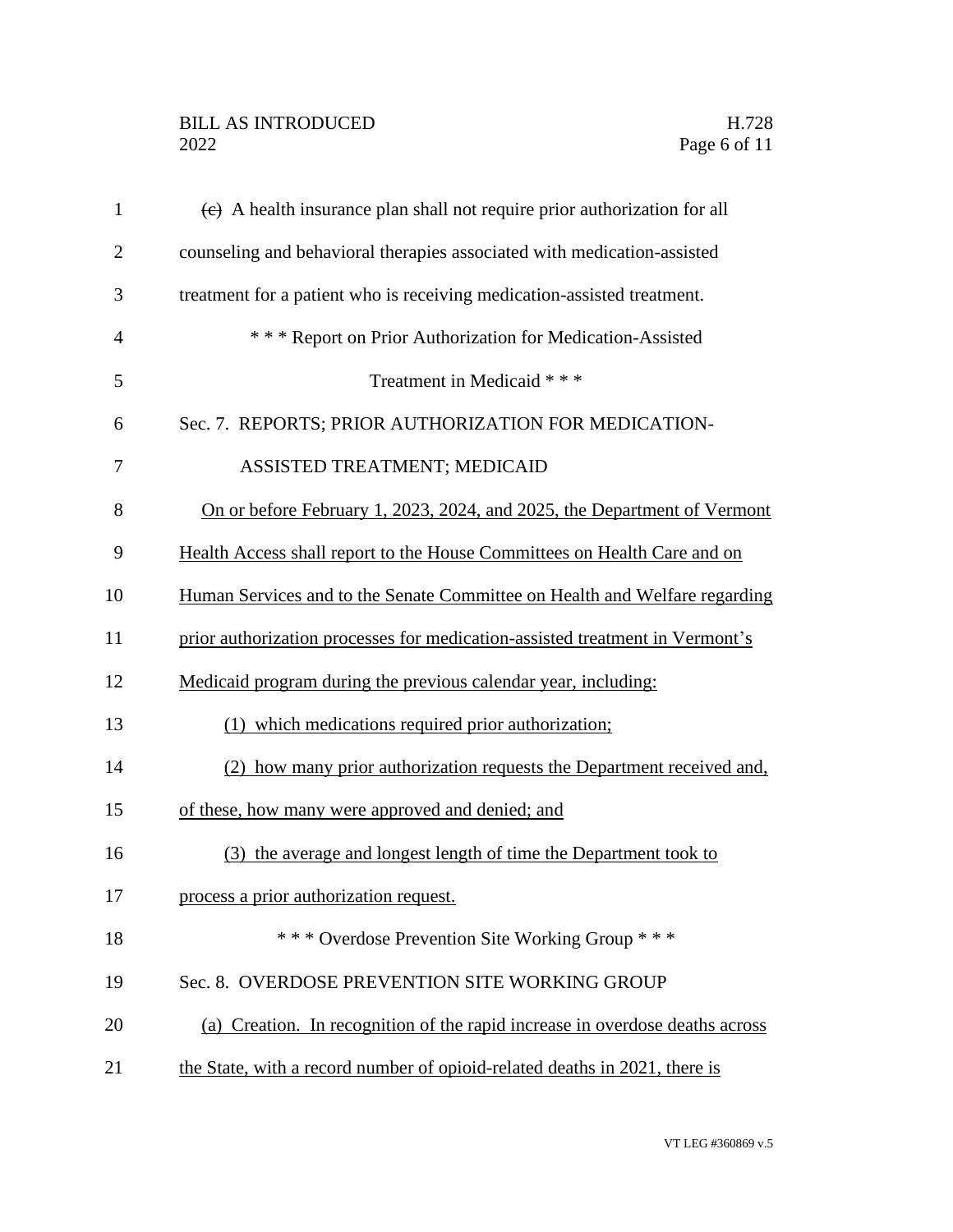| $\mathbf{1}$   | created the Overdose Prevention Site Working Group to identify the feasibility |
|----------------|--------------------------------------------------------------------------------|
| $\overline{2}$ | and liability of implementing overdose prevention sites in Vermont.            |
| 3              | (b) Membership. The Working Group shall be composed of the following           |
| 4              | members:                                                                       |
| 5              | (1) the Commissioner of Health or designee;                                    |
| 6              | (2) the Commissioner of Public Safety or designee;                             |
| 7              | (3) a representative, appointed by the State's Attorneys Offices;              |
| 8              | (4) two representatives, appointed by the Vermont League of Cities and         |
| 9              | Towns, from different regions of the State;                                    |
| 10             | (5) two individuals with lived experience of opioid use disorder,              |
| 11             | including at least one of whom is in recovery; one member appointed by the     |
| 12             | Howard Center's Safe Recovery program; and one member appointed by the         |
| 13             | Vermont Association of Mental Health and Addiction Recovery;                   |
| 14             | (6) the Program Director from the Consortium on Substance Use;                 |
| 15             | the Program Director from the Howard Center's Safe Recovery                    |
| 16             | program;                                                                       |
| 17             | (8) a primary care prescriber with experience providing medication-            |
| 18             | assisted treatment within the hub-and-spoke model, appointed by the Clinical   |
| 19             | Director of Alcohol and Drug Abuse Programs; and                               |
| 20             | (9) an emergency department physician, appointed by the Vermont                |
| 21             | Medical Society.                                                               |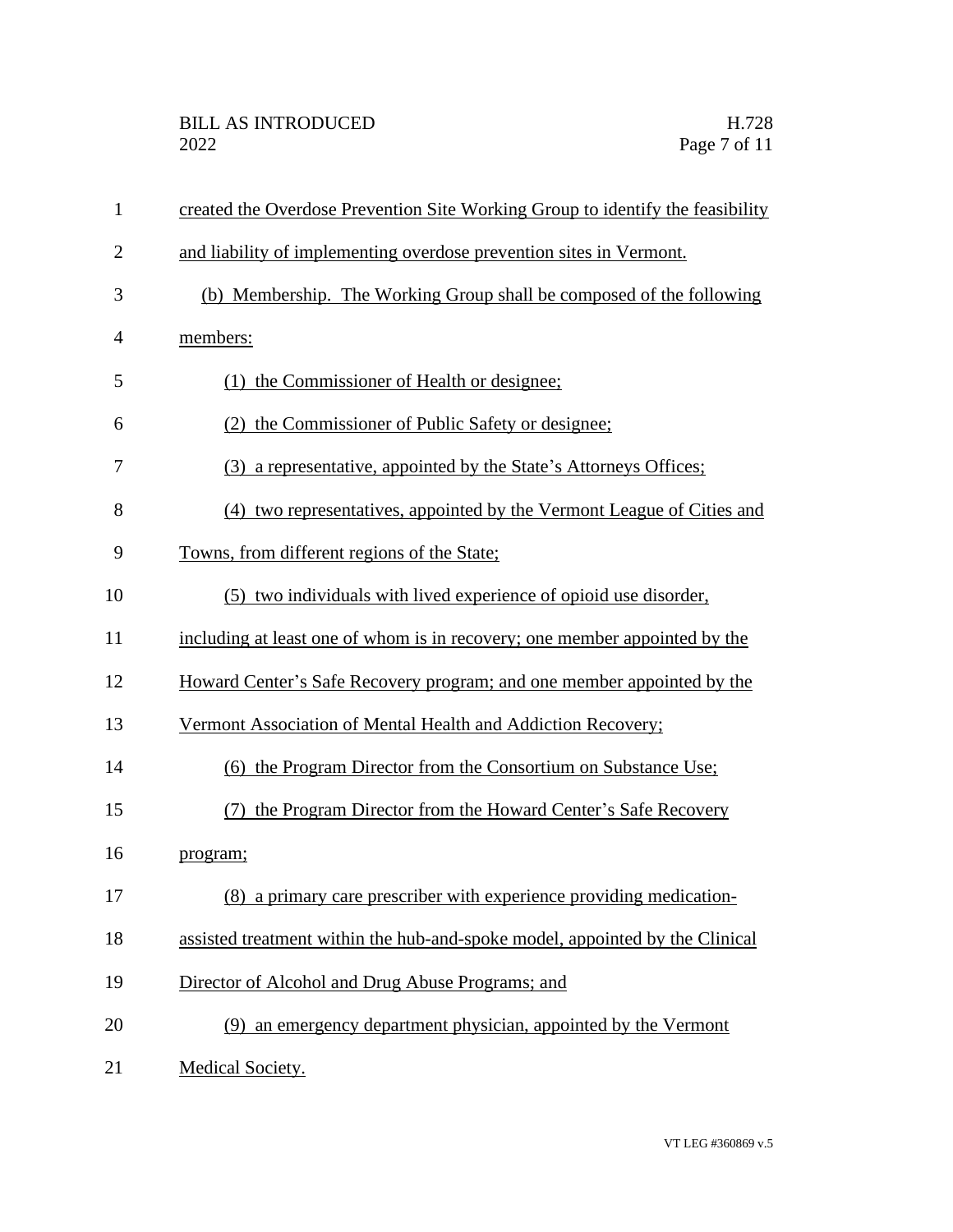| $\mathbf{1}$   | (c) Powers and duties. The Working Group shall:                          |
|----------------|--------------------------------------------------------------------------|
| $\overline{2}$ | (1) conduct an inventory of overdose prevention sites nationally;        |
| 3              | (2) identify the feasibility and liability of both publicly funded and   |
| $\overline{4}$ | privately funded overdose prevention sites;                              |
| 5              | (3) make recommendations on municipal and local actions necessary to     |
| 6              | implement overdose prevention sites; and                                 |
| 7              | (4) make recommendations on executive and legislative actions            |
| 8              | necessary to implement overdose prevention sites, if any.                |
| 9              | (d) Assistance. The Working Group shall have the administrative,         |
| 10             | technical, and legal assistance of the Department of Health.             |
| 11             | (e) Report. On or before November 15, 2023, the Working Group shall      |
| 12             | submit a written report to the House Committee on Human Services and the |
| 13             | Senate Committee on Health and Welfare with its findings and any         |
| 14             | recommendations for legislative action.                                  |
| 15             | (f) Meetings.                                                            |
| 16             | (1) The Commissioner of Health or designee shall call the first meeting  |
| 17             | of the Working Group to occur on or before September 15, 2022.           |
| 18             | (2) The Committee shall select a chair from among its members at the     |
| 19             | first meeting.                                                           |
| 20             | (3) A majority of the membership shall constitute a quorum.              |
| 21             | (4) The Working Group shall cease to exist on November 15, 2023.         |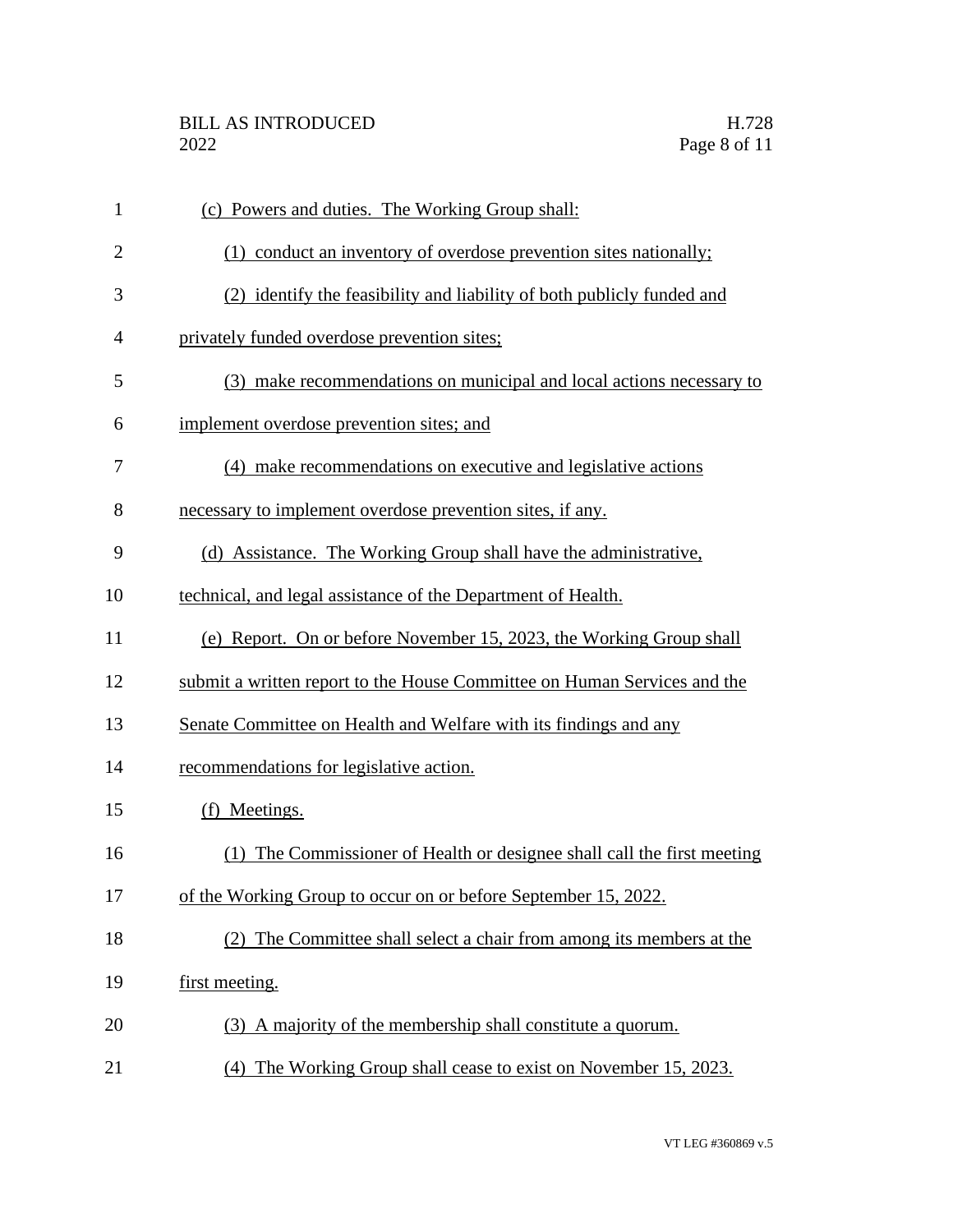| $\mathbf{1}$   | (g) Compensation and reimbursement. Members of the Working Group                 |
|----------------|----------------------------------------------------------------------------------|
| $\overline{2}$ | shall be entitled to per diem compensation and reimbursement of expenses as      |
| 3              | permitted under 32 V.S.A. § 1010 for not more than eight meetings. These         |
| $\overline{4}$ | payments shall be made from monies appropriated to the Department of             |
| 5              | Health.                                                                          |
| 6              | (h) As used in this section, "overdose prevention site" means a facility         |
| 7              | where individuals can use previously acquired regulated drugs as defined in      |
| 8              | <u>18 V.S.A. § 4201.</u>                                                         |
| 9              | *** Pilot Programs ***                                                           |
| 10             | Sec. 9. PILOT PROGRAM; MOBILE MEDICATION-ASSISTED                                |
| 11             | <b>TREATMENT</b>                                                                 |
| 12             | In fiscal year 2023, \$450,000.00 is appropriated from the General Fund to       |
| 13             | the Department of Health's Division of Alcohol and Drug Abuse Programs for       |
| 14             | the purpose of awarding one or more grants for mobile medication-assisted        |
| 15             | treatment services in accordance with federal laws. The Division shall award     |
| 16             | grants based on an applicant's ability to provide medication-assisted treatment, |
| 17             | including methadone, to currently underserved areas of the State.                |
| 18             | Sec. 10. PILOT PROGRAM; SUBSTANCE USE SUPPORT FOR JUSTICE-                       |
| 19             | <b>INVOLVED VERMONTERS</b>                                                       |
| 20             | In fiscal year 2023, \$250,000.00 is appropriated from the General Fund to       |
| 21             | the Department of Health's Division of Alcohol and Drug Abuse Programs to        |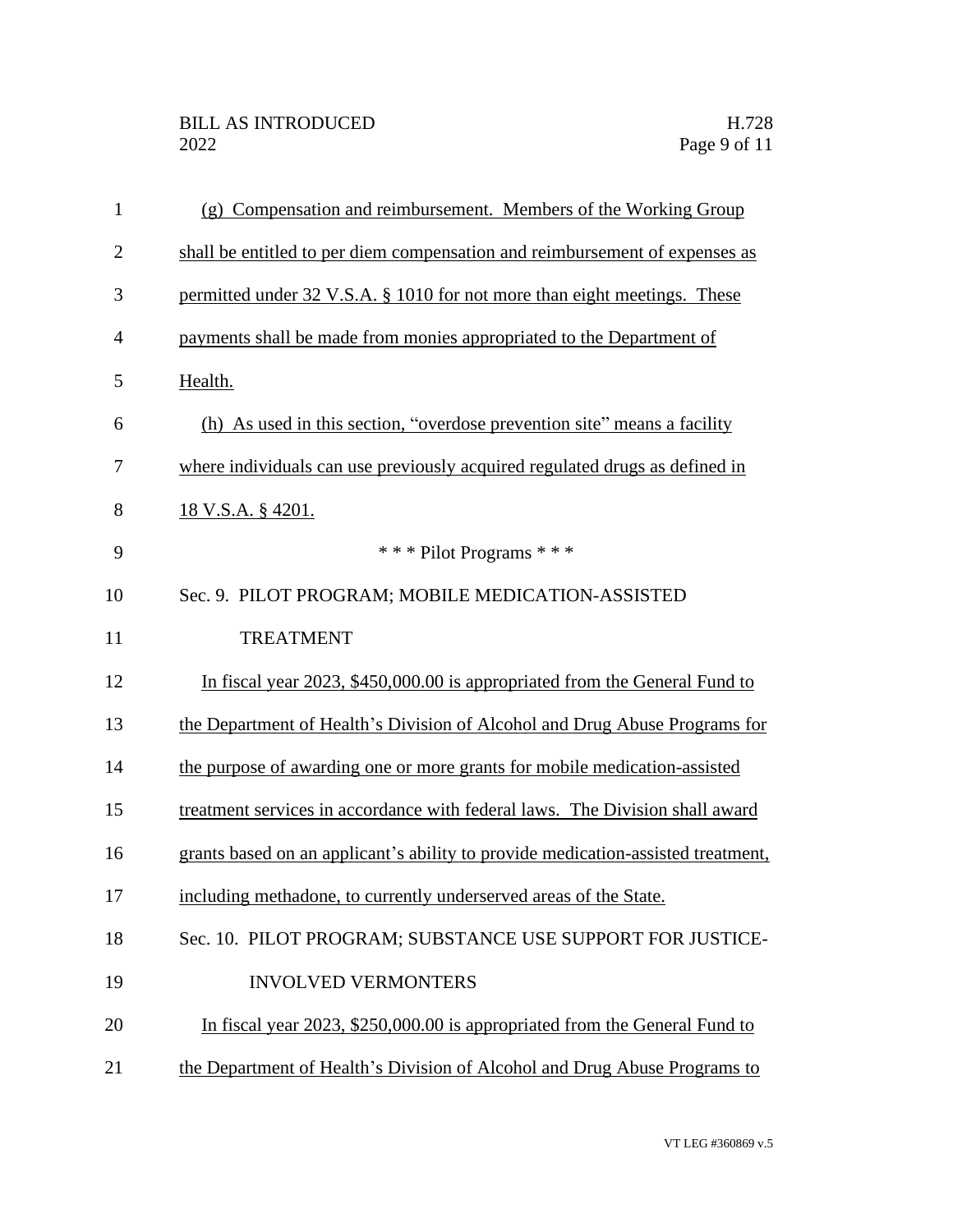| $\mathbf{1}$   | award one or more grants to an organization or organizations providing           |
|----------------|----------------------------------------------------------------------------------|
| $\overline{2}$ | substance use treatment counseling or substance use recovery support, or both,   |
| 3              | for individuals within and transitioning out of the criminal justice system. The |
| $\overline{4}$ | Division shall award grants based on an applicant's ability to accomplish the    |
| 5              | following:                                                                       |
| 6              | (1) provide justice-involved individuals with direct substance use               |
| 7              | support services while incarcerated, such as through alcohol and drug abuse      |
| 8              | counselors licensed pursuant to 26 V.S.A. chapter 62 or certified recovery       |
| 9              | coaches, or both;                                                                |
| 10             | (2) support justice-involved individuals in their transition out of              |
| 11             | incarceration, such as through warm handoffs to existing statewide resources     |
| 12             | for substance use treatment or recovery; or                                      |
| 13             | (3) provide long-term support for justice-involved individuals, such as          |
| 14             | by coordinating peer support services or ongoing counseling post-                |
| 15             | incarceration.                                                                   |
| 16             | Sec. 11. PILOT PROGRAM; OVERDOSE EMERGENCY RESPONSE                              |
| 17             | <b>SUPPORT</b>                                                                   |
| 18             | In fiscal year 2023, \$180,000.00 is appropriated from the General Fund to       |
| 19             | the Department of Health's Division of Alcohol and Drug Abuse Programs to        |
| 20             | award four equal grants to organizations to provide or facilitate connection to  |
| 21             | substance use treatment, recovery, or harm reduction services at the time of     |